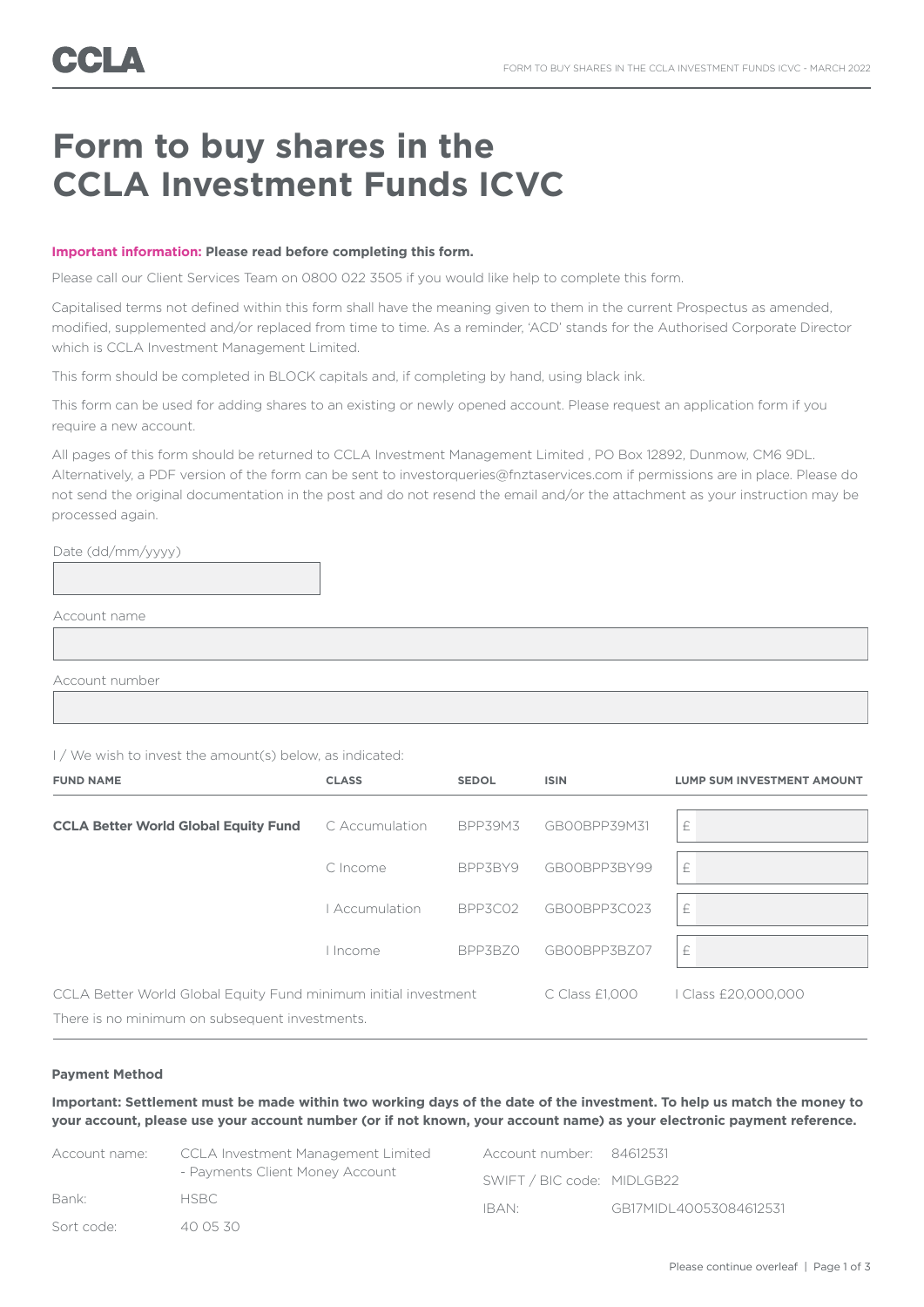## **Declaration**

**Before signing, you should CAREFULLY READ the Key Investor Information Document and Prospectus. Please also make sure you keep a copy of these documents for your records. Please call our Client Services Team on 0800 022 3505 if you do not understand these documents.**

**The ACD reserves the right to request additional identification verification or supporting documentation to the satisfaction of the ACD and will use proprietary database searches in support of that process.**

#### **Warning: Your capital is at risk, you could lose some or all of your investment**

### **Please tick here to confirm that:**

| You have NOT received advice from a Financial Adviser to make your proposed investment in the Sub-Fund.                                                                                                                                                                                                                                                                                                                                                                                                                                     |
|---------------------------------------------------------------------------------------------------------------------------------------------------------------------------------------------------------------------------------------------------------------------------------------------------------------------------------------------------------------------------------------------------------------------------------------------------------------------------------------------------------------------------------------------|
| All the information that you have provided in relation to this investment is accurate.                                                                                                                                                                                                                                                                                                                                                                                                                                                      |
| The investments that you are making belong to you and you are not investing on behalf of anyone else.                                                                                                                                                                                                                                                                                                                                                                                                                                       |
| I/We have read, understood and retained the Key Investor Information Document (KIID) in conjunction with the Prospectus.                                                                                                                                                                                                                                                                                                                                                                                                                    |
| I/We understand that the ACD will carry out electronic verification of identity checks and that I/We will provide any<br>further information to the ACD on request where it reasonably needs this to comply with its regulatory obligations.                                                                                                                                                                                                                                                                                                |
| I/We understand that the purchase of shares will be effected at the ruling buying price at the next valuation point after<br>ACD's acceptance of my/our application form and that a contract note giving details of the shares purchased will be<br>issued no later than the next valuation day following the valuation point.                                                                                                                                                                                                              |
| I/We acknowledge that I/we may request the latest Managers' Report and Prospectus, and that these are available from<br>the ACD's website and offices.                                                                                                                                                                                                                                                                                                                                                                                      |
| I/We understand that any monies held as client money on my/our behalf will be held in a client money account which is a<br>non-interest bearing account.                                                                                                                                                                                                                                                                                                                                                                                    |
| I/We give permission for client money held on my/our behalf to be transferred to another provider, should the ACD<br>become insolvent.                                                                                                                                                                                                                                                                                                                                                                                                      |
| I am/We are not (a) US Person(s) nor am I/are we applying for shares on behalf of (a) US Person(s) nor am I/are we<br>applying for shares in order to further offer, sell or transfer such shares directly or indirectly to (a) US Person(s), (a 'US<br>Person' is a national, citizen or resident of the United States of America, including a green card holder, or a corporation or<br>partnership organised under the laws of the United States of America or having a principal place of business in the United<br>States of America). |
| If my/our underlying Investor status as a non-US person should change, I/we will immediately inform you. In such event,                                                                                                                                                                                                                                                                                                                                                                                                                     |

I/we agree that the ACD shall be entitled to (but shall not be obligated to) repurchase, or to require us to sell our shares to a person designated by the ACD.

# **Authorised signature(s)**

| Full name                |  | Full name                |  |  |
|--------------------------|--|--------------------------|--|--|
|                          |  |                          |  |  |
| Daytime telephone number |  | Daytime telephone number |  |  |
|                          |  |                          |  |  |
|                          |  |                          |  |  |